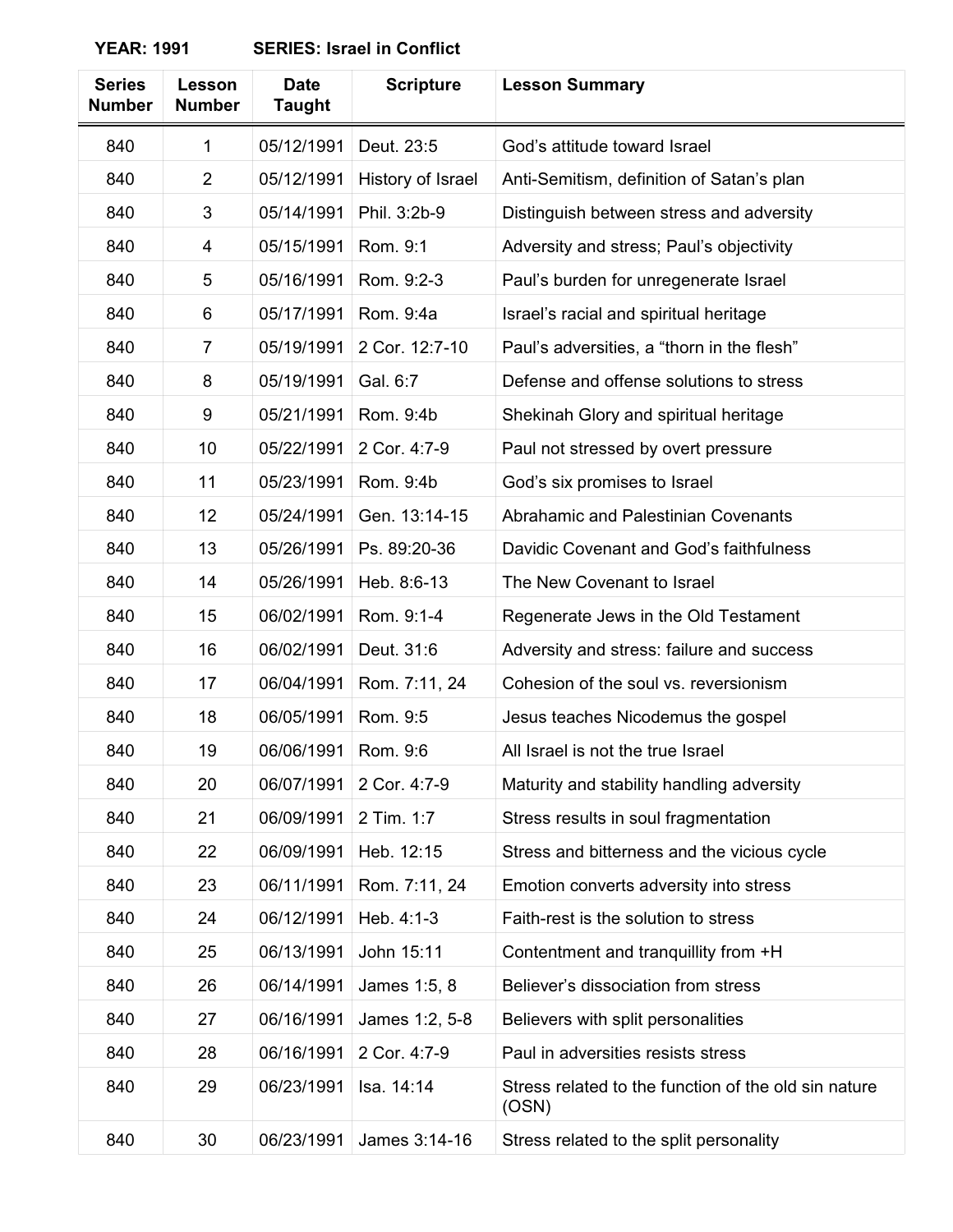| <b>Series</b><br><b>Number</b> | Lesson<br><b>Number</b> | <b>Date</b><br><b>Taught</b> | <b>Scripture</b>               | <b>Lesson Summary</b>                         |
|--------------------------------|-------------------------|------------------------------|--------------------------------|-----------------------------------------------|
| 840                            | 31                      | 06/28/1991                   | Ps. 46:1                       | Doctrine vs. stress and insanity              |
| 840                            | 32                      | 07/02/1991                   | Ps. 54:7                       | Sanity is the antithesis of arrogance         |
| 840                            | 33                      | 07/03/1991                   | Adversity vs.<br><b>Stress</b> | Stress is acquired and subjective             |
| 840                            | 34                      | 07/04/1991                   | James 1:1-2                    | +H, the solution to stress in the soul        |
| 840                            | 35                      | 07/05/1991                   | James 1:5-8                    | Leadership and authority; split personality   |
| 840                            | 36                      | 07/07/1991                   | James 4:1-3a                   | Emotional sins and the split personality      |
| 840                            | 37                      | 07/07/1991                   | James 4:4-8                    | Self-justification and split personality      |
| 840                            | 38                      | 07/14/1991                   | James 1:8                      | Dissociation vs. spiritual strength           |
| 840                            | 39                      | 07/14/1991                   | Adversity vs.<br><b>Stress</b> | Christian psychosis defined                   |
| 840                            | 40                      | 07/16/1991                   | James 1:8                      | Vulnerability leading to dissociation         |
| 840                            | 41                      | 07/17/1991                   | 2 Cor. 6:11-12                 | Reversionism and emotional revolt of the soul |
| 840                            | 42                      | 07/18/1991                   | Job 30:27                      | Reversionism and personality disorders        |
| 840                            | 43                      | 07/19/1991                   | <b>James 3:14</b>              | Bitterness is contrary to the plan of God     |
| 840                            | 44                      | 07/21/1991                   | 1 Cor. 13:4                    | Jealousy contradicts the plan of God          |
| 840                            | 45                      | 07/21/1991                   | John 1:6                       | Reversionism and blackout of the soul         |
| 840                            | 46                      | 07/28/1991                   | Rom. 16:17-18                  | The passive-aggressive personality            |
| 840                            | 47                      | 07/28/1991                   | Rom. 2:5                       | Reversionism and Lot's tormented soul         |
| 840                            | 48                      | 07/30/1991                   | 2 John 8-9                     | Multiple personality disorders                |
| 840                            | 49                      | 07/31/1991                   | Rom. 7:11-25                   | Old sin nature control of the soul            |
| 840                            | 50                      | 08/01/1991                   | Num. 13:27-33                  | Moses' challenge with the Exodus generation   |
| 840                            | 51                      | 08/02/1991                   | Num. 11:5; 14:1                | Repressed values and projected failures       |
| 840                            | 52                      | 08/04/1991                   | Num. 14:1-3                    | Projection against Moses and the Lord         |
| 840                            | 53                      | 08/04/1991                   | Deut. 1:31-32                  | Leadership: Moses, Caleb, and Joshua          |
| 840                            | 54                      | 08/06/1991                   | Num. 14:10-22                  | Doctrine vs. miracles and grace vs. judgement |
| 840                            | 55                      | 08/07/1991                   | <b>James 4:10</b>              | Humility related to authority and grace       |
| 840                            | 56                      | 08/08/1991                   | Num. 12:3                      | Exodus rejected spiritual heritage            |
| 840                            | 57                      | 08/09/1991                   | Num. 16:41                     | Mechanics of repression and projection        |
| 840                            | 58                      | 08/11/1991                   | Num. 14:23-33                  | Mechanics of psychosis in Exodus Jews         |
| 840                            | 59                      | 08/11/1991                   | Num. 14:34-44                  | Psychosis results: divine discipline          |
| 840                            | 60                      | 08/13/1991                   | Num. 14:41-45                  | Arrogance of need, toleration, SHIGAON        |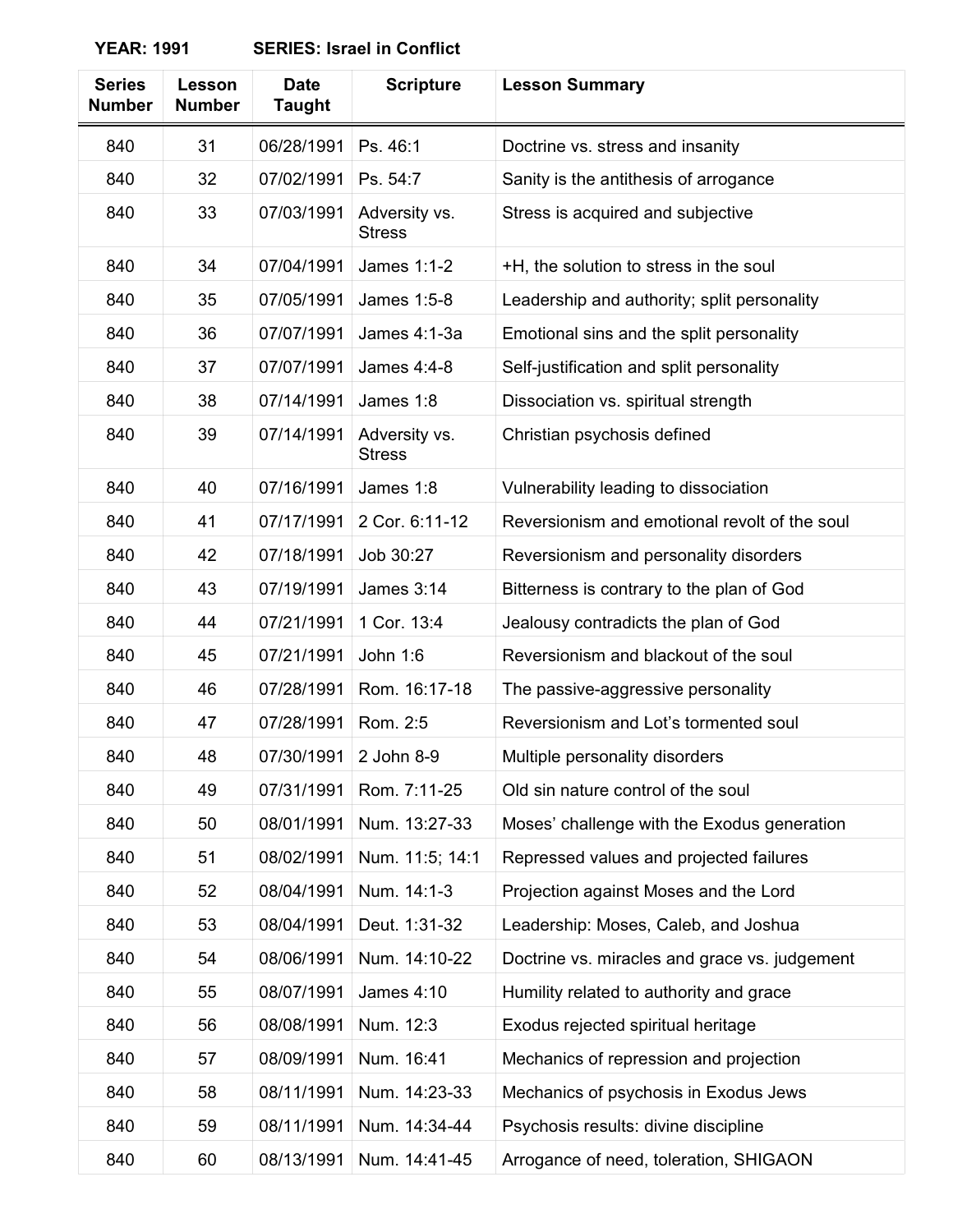| <b>Series</b><br><b>Number</b> | Lesson<br><b>Number</b> | <b>Date</b><br><b>Taught</b> | <b>Scripture</b> | <b>Lesson Summary</b>                       |
|--------------------------------|-------------------------|------------------------------|------------------|---------------------------------------------|
| 840                            | 61                      | 08/14/1991                   | Rom. 9:1-6a      | Laws of logic; promotion                    |
| 840                            | 62                      | 08/15/1991                   | Rom. 3:3-4       | Laws of logic; God's plan never fails       |
| 840                            | 63                      | 08/16/1991                   | Rom. 9:6         | True Israel is regenerate Israel            |
| 840                            | 64                      | 08/18/1991                   | Rom. 9:7         | Abraham's spiritual seed through Isaac      |
| 840                            | 65                      | 08/18/1991                   | Rom. 9:8-9       | Election; pattern for regeneration          |
| 840                            | 66                      | 08/20/1991                   | Rom. 9:9         | Divine decrees and lapsarianism             |
| 840                            | 67                      | 08/21/1991                   | Eph. 1:4         | Lapsarianism, true and false concepts       |
| 840                            | 68                      | 08/22/1991                   | Jer. 17:5        | Divine decrees and the knowledge of God     |
| 840                            | 69                      | 08/23/1991                   | Rom. 9:10        | God rejected unregenerate Ishmael           |
| 840                            | 70                      | 08/25/1991                   | Rom. 9:10        | Selection must precede regeneration         |
| 840                            | 71                      | 08/25/1991                   | Divine decrees   | Spiritual heritage of Israel and the Church |
| 840                            | 72                      | 08/27/1991                   | Rom. 9:10-12     | Regeneration: election and predestination   |
| 840                            | 73                      | 08/28/1991                   | Heb. 4:13        | Case history of the Jewish twins            |
| 840                            | 74                      | 08/29/1991                   | Job 33:4         | Doctrine of the origin of life              |
| 840                            | 75                      | 08/30/1991                   | Isa. 49:1, 5     | Original creation and results of the Fall   |
| 840                            | 76                      | 09/01/1991                   | Job 33:4         | Origin of life: client nation function      |
| 840                            | 77                      | 09/01/1991                   | 1 Cor. 15:22     | Origin of life: pivotism vs. activism       |
| 840                            | 78                      | 09/03/1991                   | Isa. 2:11-12, 22 | Origin of life: creation and birth          |
| 840                            | 79                      | 09/04/1991                   | Gen. 1:26a       | Origin of life: BARAH, ASAH, JATISAR        |
| 840                            | 80                      | 09/05/1991                   | Eccl. 12:7       | Origin of life: NESHAMAH, CHAJIM            |
| 840                            | 81                      | 09/06/1991                   | Gen. 2:7, 22     | Origin of life: biological vs. soul         |
| 840                            | 82                      | 09/08/1991                   | Luke 1:5, 12-15  | Origin of life: virgin conception           |
| 840                            | 83                      | 09/08/1991                   | Luke 1:15, 31-41 | Origin of life: fetus and reflex motility   |
| 840                            | 84                      | 09/15/1991                   | Gen. 2:7         | Origin of life: categories of creation      |
| 840                            | 85                      | 09/15/1991                   | Isa. 44:2, 24    | Origin of life: Hebrew vocabulary           |
| 840                            | 86                      | 09/17/1991                   | 2 Cor. 5:6-8     | Origin of life: inequality vs. equality     |
| 840                            | 87                      | 09/18/1991                   | Heb. 10:4-10     | Origin of life: format vs. living soul      |
| 840                            | 88                      | 09/19/1991                   | Job 1:21; 3:11   | Origin of life: "ensoulment"                |
| 840                            | 89                      | 09/20/1991                   | Jer. 1:5         | Origin of life: omniscience of God          |
| 840                            | 90                      | 09/22/1991                   | John 3:1-7, 16   | Origin of life: soul life of the believer   |
| 840                            | 91                      | 09/22/1991                   | 1 Tim. 2:14      | Origin of life: source of the sin nature    |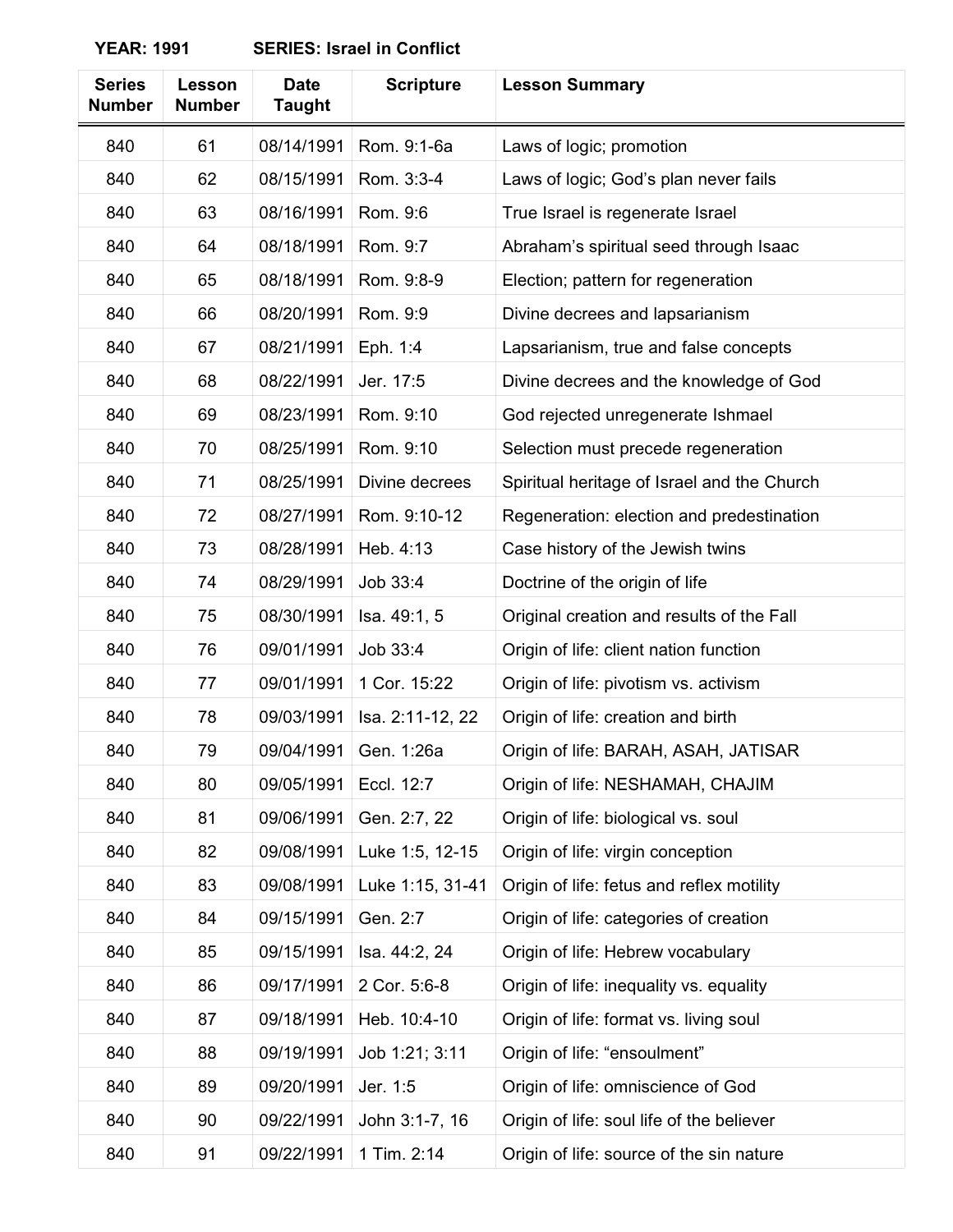| <b>Series</b><br><b>Number</b> | Lesson<br><b>Number</b> | <b>Date</b><br><b>Taught</b> | <b>Scripture</b> | <b>Lesson Summary</b>                                |
|--------------------------------|-------------------------|------------------------------|------------------|------------------------------------------------------|
| 840                            | 92                      | 09/24/1991                   | Mark 8:36        | Origin of life: accountability                       |
| 840                            | 93                      | 09/25/1991                   | John 3:18-19     | Immortality of the unbeliever's soul                 |
| 840                            | 94                      | 09/26/1991                   | Rom. 2:5         | Unbeliever's judgment-sin/human good                 |
| 840                            | 95                      | 09/27/1991                   | Ex. 21:12, 22-25 | Origin of life: history of sin nature                |
| 840                            | 96                      | 09/29/1991                   | Ps. 22:1a, 6a    | Origin of life: Christ's impeccability               |
| 840                            | 97                      | 09/29/1991                   | 2 Thess. 2:11-12 | USA disarmament and believing the lie                |
| 840                            | 98                      | 10/06/1991                   | $X+Y+Z$ equation | Origin of life: doctrine of imputations              |
| 840                            | 99                      | 10/06/1991                   | 1 Pet. 1:3, 23   | Origin of life: selection and regeneration           |
| 840                            | 100                     | 10/08/1991                   | Ps. 22:1a        | How Christ was sustained on the Cross                |
| 840                            | 101                     | 10/09/1991                   | Heb. 12:2        | Christ exhibited +H on the Cross                     |
| 840                            | 102                     | 10/10/1991                   | Heb. 12:2; 1:3   | Unique hypostatic union; linkage of TE               |
| 840                            | 103                     | 10/11/1991                   | Heb. 10:5        | Origin of life: Christ's impeccability               |
| 840                            | 104                     | 10/13/1991                   | 2 Cor. 5:21      | Origin of life: Christ's impeccability               |
| 840                            | 105                     | 10/13/1991                   | Rom. 5:8         | Origin of life: judicial imputations                 |
| 840                            | 106                     | 10/15/1991                   | 2 Cor. 5:21      | Origin of life: judicial imputations                 |
| 840                            | 107                     | 10/16/1991                   | Eph. 4:31-32     | Reactions of the bitter soul                         |
| 840                            | 108                     | 10/17/1991                   | Luke 11:26-28    | Origin of life: exorcism not spiritual               |
| 840                            | 109                     | 10/18/1991                   | Rom. 9:1-13      | 7 world trends; anthropopathism defined              |
| 840                            | 110                     | 10/20/1991                   | Rom. 9:13        | God loved Jacob but hated Esau                       |
| 840                            | 111                     | 10/20/1991                   | Rom. 9:10-13     | Anti-Semitism and the origin of the history of Arabs |
| 840                            | 112                     | 10/27/1991                   | Rom. 9:6-10      | Anti-Semitism and the origin of the Jewish race      |
| 840                            | 113                     | 10/27/1991                   | Gen. 12:3        | 1991 Madrid Conference and anti-Semitism             |
| 840                            | 114                     | 10/29/1991                   | Matt. 24:4, 6-9  | Anti-Semitism is sponsored by Satan                  |
| 840                            | 115                     | 10/30/1991                   | Rom. 9:13        | Divine decrees allow human free will                 |
| 840                            | 116                     | 10/31/1991                   | Isa. 53:4-6      | Divine decrees vs. human free will                   |
| 840                            | 117                     | 11/01/1991                   | Col. 3:25        | Law of volitional responsibility                     |
| 840                            | 118                     | 11/03/1991                   | Heb. 4:12        | Doctrine of inspiration and application              |
| 840                            | 119                     | 11/03/1991                   | Rom. 9:14        | Divine policy and blessing vs. cursing               |
| 840                            | 120                     | 11/05/1991                   | Rom. 9:15-16     | Blessing and mercy, prerogatives of God              |
| 840                            | 121                     | 11/06/1991                   | Rom. 9:17        | God permits sin but judged Christ                    |
| 840                            | 122                     | 11/07/1991                   | Ex. 7:3-5, 13    | Pharaoh: anti-authority and anti-Semitic             |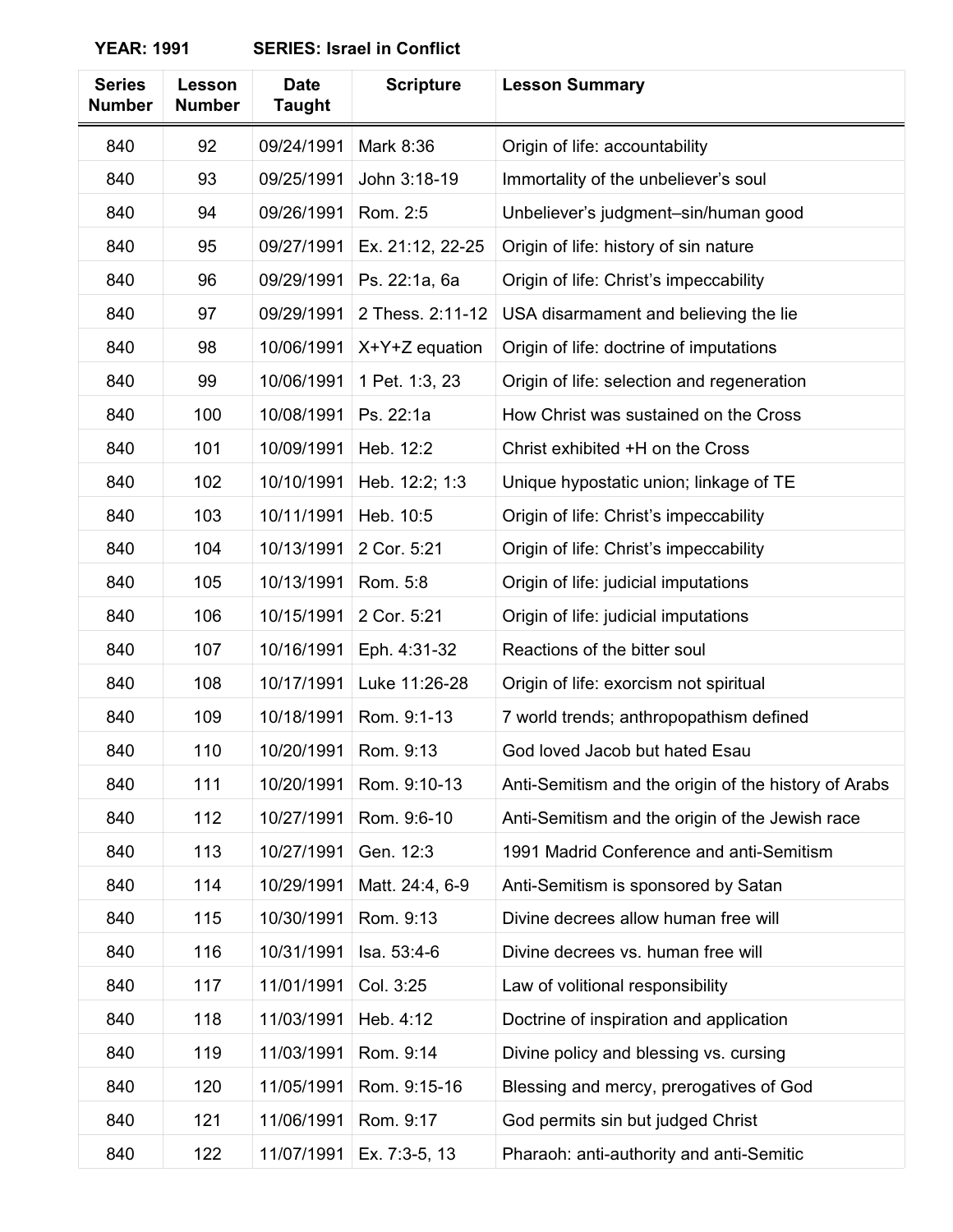| <b>Series</b><br><b>Number</b> | Lesson<br><b>Number</b> | <b>Date</b><br><b>Taught</b> | <b>Scripture</b>         | <b>Lesson Summary</b>                     |
|--------------------------------|-------------------------|------------------------------|--------------------------|-------------------------------------------|
| 840                            | 123                     | 11/10/1991                   | Rom. 9:17                | Pharaoh's power no match to God's power   |
| 840                            | 124                     | 11/10/1991                   | Rom. 9:18                | Living by principles of integrity         |
| 840                            | 125                     | 11/17/1991                   | Rom. 9:1-18              | Equality and volitional responsibility    |
| 840                            | 126                     | 11/17/1991                   | Rom. 9:19                | Divine decrees and the free will of man   |
| 840                            | 127                     | 11/19/1991                   | Rom. 9:19                | God uses the wrath of man to praise Him   |
| 840                            | 128                     | 11/20/1991                   | Ps. 14:1a;<br>$53:1 - 2$ | Theological study, the existence of God   |
| 840                            | 129                     | 11/21/1991                   | John 7:17                | Divine essence, integrity and rationality |
| 840                            | 130                     | 11/24/1991                   | Phil. 1:20-21            | God's sovereignty: believer's death       |
| 840                            | 131                     | 11/24/1991                   | Col. 1:27-28             | God's sovereignty: plan for mankind       |
| 840                            | 132                     | 11/26/1991                   | Isa. 64:6                | God's justice only blesses +R             |
| 840                            | 133                     | 11/27/1991                   | John 4:24                | God is eternal; spiritual; infinite life  |
| 840                            | 134                     | 11/28/1991                   | John 15:11               | How to recognize happiness in your life   |
| 840                            | 135                     | 11/29/1991                   | Rom. 9:6, 19             | USA foreign policy; principles of life    |
| 840                            | 136                     | 12/01/1991                   | Rom. 9:20                | Law of volitional responsibility          |
| 840                            | 137                     | 12/01/1991                   | Rom. 9:21                | The potter and clay pot analogy           |
| 840                            | 138                     | 12/03/1991                   | Rom. 9:21                | Vessel of honor vs. vessel of dishonor    |
| 840                            | 139                     | 12/04/1991                   | Rom. 9:21                | The most basic authority is volition      |
| 840                            | 140                     | 12/05/1991                   | 1 Pet. 5:5-6             | Flawed person is fragmented and arrogant  |
| 840                            | 141                     | 12/08/1991                   | Rom. 11:25               | Paul's emotional plea to unsaved Jews     |
| 840                            | 142                     | 12/08/1991                   | Rom. 11:25               | Aposiopesis: definition and purpose       |
| 840                            | 143                     | 12/15/1991                   | Rom. 9:19-21             | Aposiopesis: Paul uses only a protasis    |
| 840                            | 144                     | 12/15/1991                   | Rom. 9:22                | God's patience toward the unregenerate    |
| 840                            | 145                     | 12/17/1991                   | Rom. 9:23a               | Riches of God's glory for the Church      |
| 840                            | 146                     | 12/18/1991                   | Rom. 9:23b-24            | Grace of God takes us off the bottom      |
| 840                            | 147                     | 12/19/1991                   | 1 Tim. 2:3-4             | Metaphors re. faith and salvation         |
| 840                            | 148                     | 12/22/1991                   | Prov. 18:12, 15          | Metaphors re. right lobe of the soul      |
| 840                            | 149                     | 12/22/1991                   | James 1:20-25            | Hindrances to metabolized doctrine        |
| 840                            | 150                     | 12/24/1991                   | Christmas<br>Special     | Significance of the Christmas tree        |
| 840                            | 151                     | 12/25/1991                   | Jer. 17:5a               | A trusted wife has a noble character      |
| 840                            | 152                     | 12/26/1991                   | Jer. 17:5b-6             | The "tumbleweed" of GNOSIS believer       |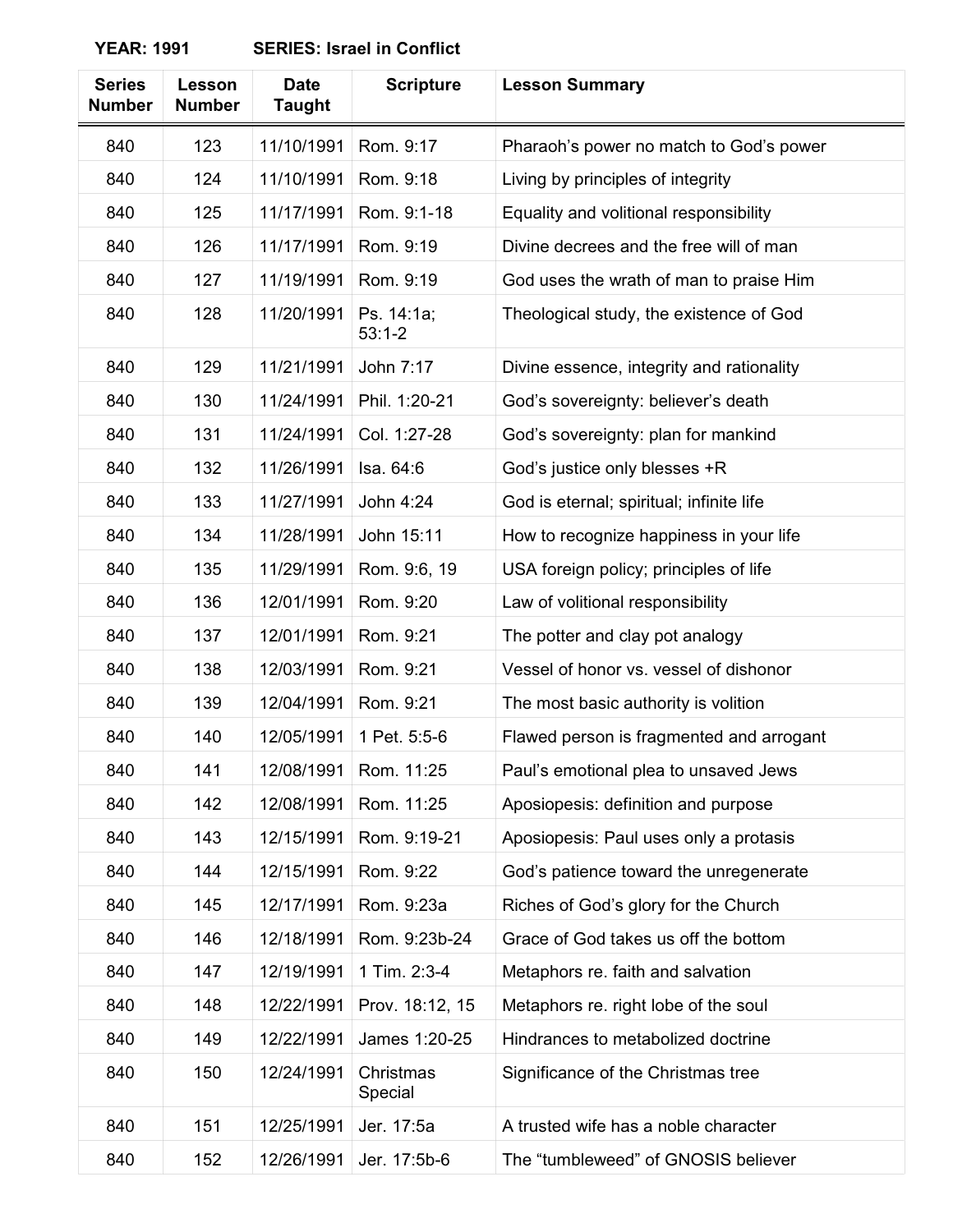| <b>Series</b><br><b>Number</b> | Lesson<br><b>Number</b> | <b>Date</b><br><b>Taught</b> | <b>Scripture</b> | <b>Lesson Summary</b>                           |
|--------------------------------|-------------------------|------------------------------|------------------|-------------------------------------------------|
| 840                            | 153                     | 12/29/1991                   | Jer. 17:6        | Importance of metabolizing doctrine             |
| 840                            | 154                     | 12/29/1991                   | Jer. 17:7-8      | Trees planted by the water analogy              |
| 840                            | 155                     | 12/31/1991                   | Rom. 12:2-3      | Recognize and prevent stress in the life        |
| 840                            | 156                     | 12/31/1991                   | New Year's Eve   | 1992 prediction: year of great testing          |
| 840                            | 157                     | 01/02/1992                   | James 1:20-25    | Stress overruns the command post of the soul    |
| 840                            | 158                     | 01/05/1992                   | Jer. 17:5-6      | Depending on human solutions, not doctrine      |
| 840                            | 159                     | 01/05/1992                   | Jer. 17:7-8      | Avoiding fear and stress in the soul            |
| 840                            | 160                     | 01/12/1992                   | Heb. 12:2a       | The outside pressures of adversity              |
| 840                            | 161                     | 01/12/1992                   | Heb. 12:2a       | Adversity is inevitable, stress is optional     |
| 840                            | 162                     | 01/14/1992                   | Heb. 12:2a       | Divine power for Christ and the Church; +H      |
| 840                            | 163                     | 01/15/1992                   | Heb. 13:5-6      | Hypostatic union and Christ's +H                |
| 840                            | 164                     | 01/16/1992                   | John 1:14        | Christ's attributes in hypostatic union         |
| 840                            | 165                     | 01/19/1992                   | Rom. 9:5         | Hypostatic union: communion of attributes       |
| 840                            | 166                     | 01/19/1992                   | John 1:14; 5:25  | Spiritual life vs. psychiatry; kenosis          |
| 840                            | 167                     | 01/21/1992                   | Heb. 1:3a        | Kenosis; the believer's spiritual life          |
| 840                            | 168                     | 01/22/1992                   | Heb. 9:14        | +H, problem solver for Christ and the Church    |
| 840                            | 169                     | 01/23/1992                   | Heb. 12:2        | Christ, precedent for problem solving           |
| 840                            | 170                     | 01/26/1992                   | Heb. 4:15        | Christ was tempted but remained sinless         |
| 840                            | 171                     | 01/26/1992                   | Phil. 3:10       | The spiritual life of the believer              |
| 840                            | 172                     | 02/02/1992                   | 2 Tim. 3:2-7     | Rejection: categories, problems and solutions   |
| 840                            | 173                     | 02/02/1992                   | 2 Tim. 1:7       | Rejection: guilt and emotionalism               |
| 840                            | 174                     | 02/04/1992                   | Eph. 4:30-32     | God will never reject the believer              |
| 840                            | 175                     | 02/05/1992                   | Rom. 9:1-6       | Paul's compassion for unregenerate Jews         |
| 840                            | 176                     | 02/06/1992                   | Rev. 12:1-16     | Anti-Semitism: past, present, and future        |
| 840                            | 177                     | 02/09/1992                   | Ps. 120:6-7      | Anti-Semitism: historical repercussions         |
| 840                            | 178                     | 02/09/1992                   | Hosea 4:1-3      | Anti-Semitism: impact on client nations         |
| 840                            | 179                     | 02/11/1992                   | Hosea 4:1-7      | As goes the believer, so goes the client nation |
| 840                            | 180                     | 02/12/1992                   | Acts 17:24-27    | Lessons to be learned from history              |
| 840                            | 181                     | 02/13/1992                   | Rom. 9:19-20     | Metaphors; conditional clauses; APOSIOPESIS     |
| 840                            | 182                     | 02/16/1992                   | Rom. 9:19-22a    | Metaphors illustrating human volition           |
| 840                            | 183                     | 02/16/1992                   | Rom. 9:22        | God's patience endures negative volition        |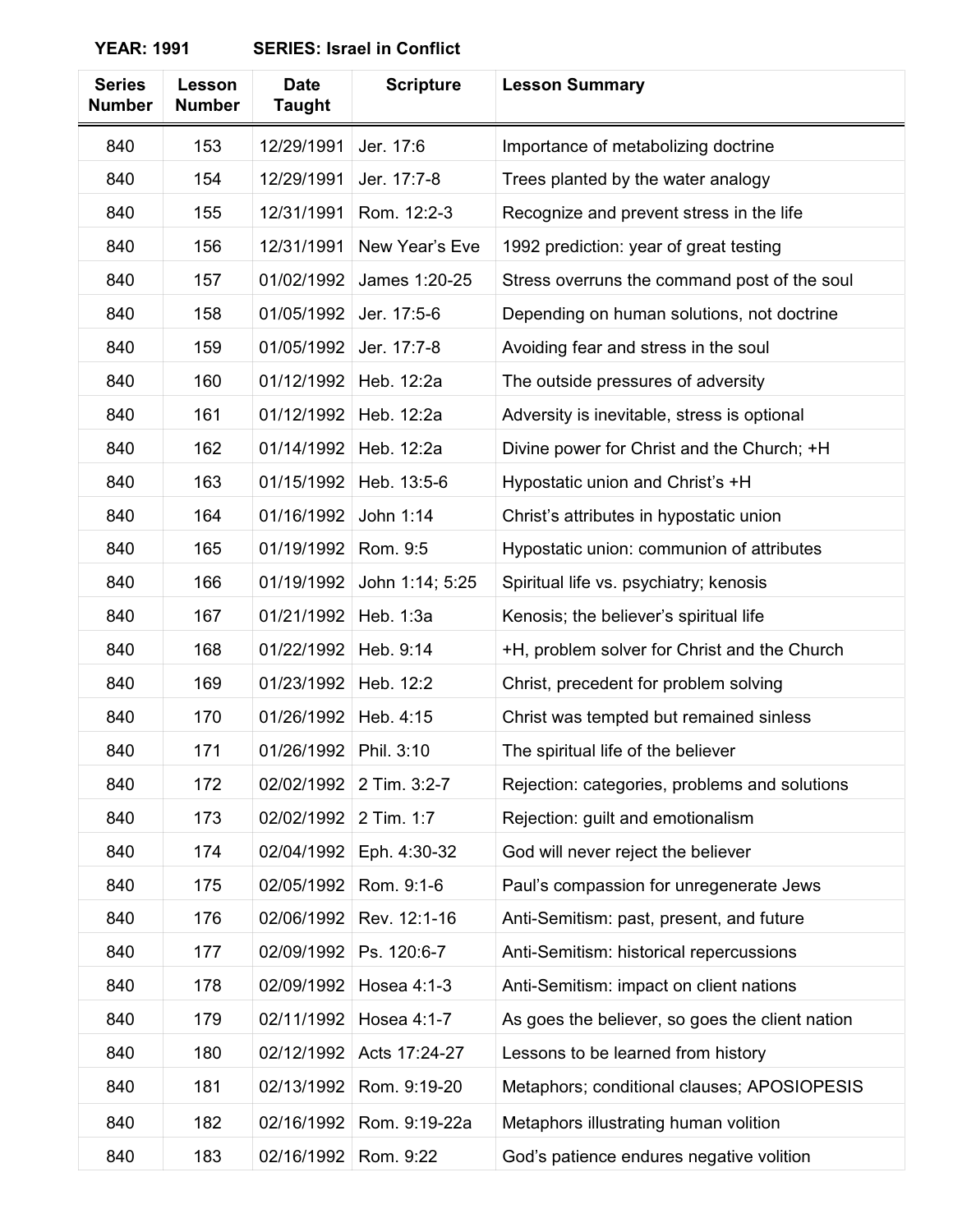| <b>Series</b><br><b>Number</b> | Lesson<br><b>Number</b> | <b>Date</b><br><b>Taught</b> | <b>Scripture</b> | <b>Lesson Summary</b>                        |
|--------------------------------|-------------------------|------------------------------|------------------|----------------------------------------------|
| 840                            | 184                     | 02/18/1992                   | Rom. 9:22-23     | Vessels of wrath vs. vessels of mercy        |
| 840                            | 185                     | 02/19/1992                   | Rom. 9:22-23     | Portfolio of invisible assets                |
| 840                            | 186                     | 02/20/1992                   | Rom. 9:23b-4     | God works all things together for good       |
| 840                            | 187                     | 02/23/1992                   | Rom. 9:22-23     | Unique assets of the Church Age              |
| 840                            | 188                     | 02/23/1992                   | Rom. 8:28        | Personal love for God the Father             |
| 840                            | 189                     | 02/25/1992                   | 1 Cor. 2:9       | Personal love for God application            |
| 840                            | 190                     | 02/26/1992                   | Rom. 8:28b       | Fellowship with God before believers         |
| 840                            | 191                     | 02/27/1992                   | Eph. 3:2         | Arrogance vs. the protocol plan of God       |
| 840                            | 192                     | 03/01/1992                   | 1 John 1:9a      | Plan of God before and after salvation       |
| 840                            | 193                     | 03/01/1992                   | 1 John 1:9b      | Rebound: etymology and mechanics             |
| 840                            | 194                     | 03/03/1992                   | Rom. 9:25-26     | Hosea, analogy to God delivering Israel      |
| 840                            | 195                     | 03/05/1992                   | Rom. 9:27-28     | Paul quotes Isaiah re apostate Israel        |
| 840                            | 196                     | 03/08/1992                   | Phil. 3:7-10a    | Paul's occupation with Jesus Christ          |
| 840                            | 197                     | 03/08/1992                   | Phil. 3:10a      | The power available to Christ and the Church |
| 840                            | 198                     | 03/15/1992                   | Phil. 3:7-10     | Problem solving for Christ and the Church    |
| 840                            | 199                     | 03/15/1992                   | Phil. 2:1-2      | Application for occupation with Christ       |
| 840                            | 200                     | 03/17/1992                   | Eph. 3:17, 19    | Motivation for occupation with Christ        |
| 840                            | 201                     | 03/18/1992                   | Rom. 9:25        | No racial distinctions in Christianity       |
| 840                            | 202                     | 03/19/1992                   | Rom. 9:25-29     | The Church as sons of the living God         |
| 840                            | 203                     | 03/22/1992                   | Rom. 10:10       | Paul's syntax and debater's technique        |
| 840                            | 204                     | 03/22/1992                   | Rom. 9:30a, 6, 8 | Importance of objective communication        |
| 840                            | 205                     | 03/24/1992                   | Rom. 9:30a       | Equality and privilege for the Church        |
| 840                            | 206                     | 03/25/1992                   | Rom. 9:30b       | The Gentiles attained +R by faith            |
| 840                            | 207                     | 03/26/1992                   | Rom. 9:31        | Self-justification and self-righteousness    |
| 840                            | 208                     | 03/29/1992                   | 1 John 1:8-10    | Fear and guilt: problem and solution         |
| 840                            | 209                     | 03/29/1992                   | Mal. 3:8-11      | Mosaic law, function and purpose             |
| 840                            | 210                     | 04/05/1992                   | Ps. 56:3-4       | Emotional sins, problem and solution         |
| 840                            | 211                     | 04/05/1992                   | Prov. 22:8       | Guilt and law; volitional responsibility     |
| 840                            | 212                     | 04/07/1992                   | Heb. 12:3-14     | Punishment as training removes guilt         |
| 840                            | 213                     | 04/08/1992                   | Heb. 12:3-14     | Purpose of human and divine discipline       |
| 840                            | 214                     | 04/09/1992                   | Phil. 2:1-2      | Persist in learning; mastering doctrine      |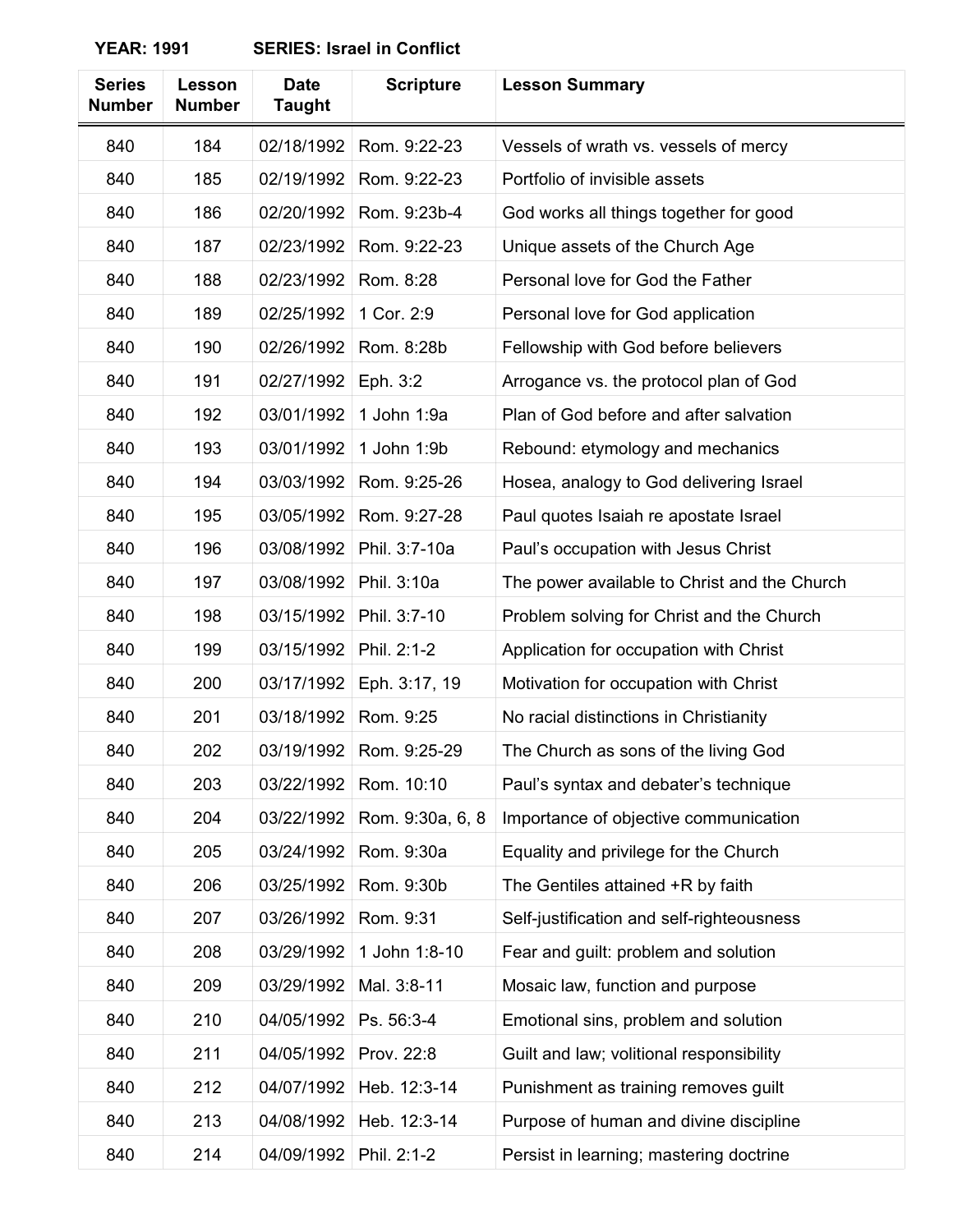| <b>YEAR: 1991</b> | <b>SERIES: Israel in Conflict</b> |  |
|-------------------|-----------------------------------|--|
|-------------------|-----------------------------------|--|

| <b>Series</b><br><b>Number</b> | Lesson<br><b>Number</b> | <b>Date</b><br><b>Taught</b> | <b>Scripture</b> | <b>Lesson Summary</b>                       |
|--------------------------------|-------------------------|------------------------------|------------------|---------------------------------------------|
| 840                            | 215                     | 04/12/1992                   | Rev. 3:14-15     | Christ's message to the Laodiceans          |
| 840                            | 216                     | 04/12/1992                   | Rev. 3:16        | Metaphor re. "lukewarm" believers           |
| 840                            | 217                     | 04/14/1992                   | Rev. 3:16-17     | Laodicean's false perception of reality     |
| 840                            | 218                     | 04/15/1992                   | Rev. 3:14-17     | Stress re. adversity and prosperity         |
| 840                            | 219                     | 04/16/1992                   | Rev. 3:18a       | Invest in doctrine for spiritual recovery   |
| 840                            | 220                     | 04/19/1992                   | Phil. 1:21       | Paul understood how to handle stress        |
| 840                            | 221                     | 04/19/1992                   | Rev. 3:18a       | Divine vs. human wealth                     |
| 840                            | 222                     | 04/21/1992                   | Eph. 3:16, 18-21 | How to succeed in your spiritual life       |
| 840                            | 223                     | 04/22/1992                   | Rev. 3:18a       | Spiritual life refined by pressure          |
| 840                            | 224                     | 04/23/1992                   | Rev. 3:18a       | 5 categories of prosperity distraction      |
| 840                            | 225                     | 04/26/1992                   | Rev. 3:18a       | Gold, metaphor for metabolized doctrine     |
| 840                            | 226                     | 04/26/1992                   | Rev. 3:18a       | Gold, metaphor for metabolized doctrine     |
| 840                            | 227                     | 05/03/1992                   | Rev. 3:18b       | Invest in doctrine, dividends in glory      |
| 840                            | 228                     | 05/03/1992                   | Rev. 3:19a       | True equality; law of double punishment     |
| 840                            | 229                     | 05/05/1992                   | Rev. 3:19a       | Love of God, PHILEO for believers           |
| 840                            | 230                     | 05/06/1992                   | Rev. 3:19b       | Motivation from grace or discipline         |
| 840                            | 231                     | 05/07/1992                   | Rev. 3:19        | Spiritual recovery by pain and punishment   |
| 840                            | 232                     | 05/10/1992                   | John 1:14, 16    | Christ and the Church observed by angels    |
| 840                            | 233                     | 05/10/1992                   | Rev. 3:20a       | Metaphor, Christ knocking on the door       |
| 840                            | 234                     | 05/12/1992                   | Rev. 3:20a       | Motivation from fear of the Lord            |
| 840                            | 235                     | 05/13/1992                   | Rev. 3:20b       | Rebound metaphor, Christian fellowship      |
| 840                            | 236                     | 05/14/1992                   | Rev. 3:21a       | The believer, loser or winner               |
| 840                            | 237                     | 05/17/1992                   | Rev. 3:21        | Rewards for mature believers in heaven      |
| 840                            | 238                     | 05/17/1992                   | Rev. 3:21a       | Spiritual maturity, mechanics and results   |
| 840                            | 239                     | 05/20/1992                   | Rev. 3:21b-22    | Volition, major issue in the spiritual life |
| 840                            | 240                     | 05/21/1992                   | Rom. 9:19-29     | Paul's compassion for unregenerate Jews     |
| 840                            | 241                     | 05/21/1992                   | Gal. 3:26        | Origin of human life and the spiritual life |
| 840                            | 242                     | 05/24/1992                   | Rom. 9:30a       | God's chosen people, past and present       |
| 840                            | 243                     | 05/24/1992                   | Rom. 9:30b       | Pursuing +R, not works; regeneration        |
| 840                            | 244                     | 05/31/1992                   | Rom. 9:30-31     | The Church, God's chosen people             |
| 840                            | 245                     | 05/31/1992                   | Rom. 3:20, 28    | Mosaic Law re. the Old and New Testament    |